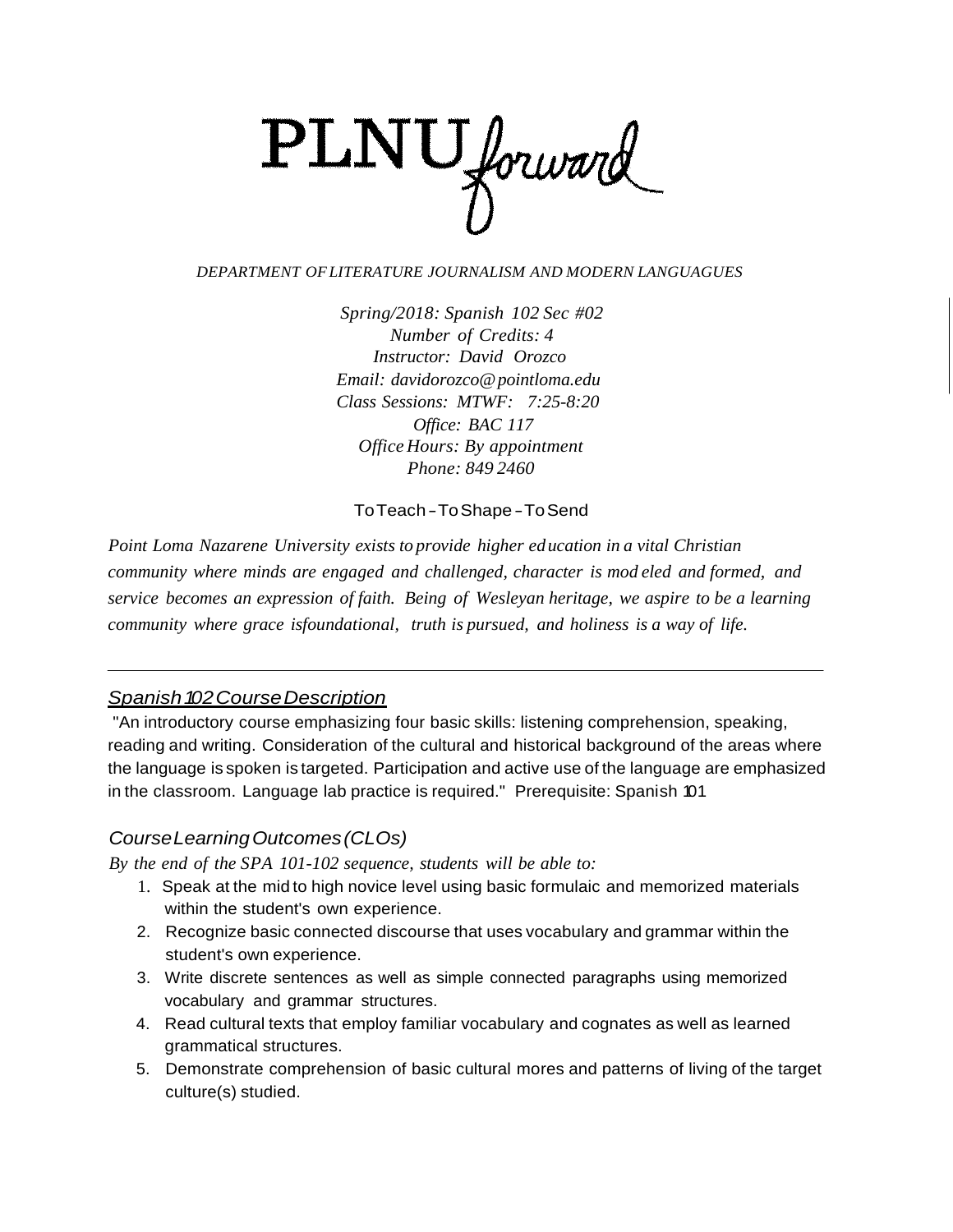## *REQUIRED COURSE MATERIALS*

We will be using **the online textbook Portales.** It is a requirement to have the online access, and is an essential part of the class. There is an option to have both online access to Portales, and also a loose leaf copy of the textbook. The loose leaf copy is NOT a requirement; get this only if you want a physical textbook. Online access **for PORTALES website at [www.vhlcentral.com](http://www.vhlcentral.com/)**

AND

**Two conversations with "Talk Abroad" (available inthe Bookstore)**

## *COURSE COMPONENTS AND METHODS OF EVALUATION*

**Exams** There will be an exam given after every chapter during the term. Chapter exams will normally consist of Oral and Written Questions, Vocabulary, Grammar. **There are NO make-up chapter exams.**

**Quizzes** There will be vocabulary quizzes in this course. The quizzes will be given at the start of class. No late arrivals will be accommodated. **There are NO make-up quizzes.**

**Comprehensive Final** This course has a final exam that will be given during exam week; it will cover all materials learned in the book and in class. **NO special scheduling is permitted for the final.**

*Cultural Events* Students will be required to attend **3** approved cultural activities or service learning in order to see San Diego's wide variety of Hispanic culture. Students can attend cultural events, film festivals, performances and shows, or other activities put on by the community for the community. All activities must include proof of attendance and a brief description *in English.* See attached for the rubric. There may be additional costs involved, depending on the event chosen by the student.

### *Cultural Events Portfolio*

RequiredComponents:

- Cover Page with name, title and table *of* contents
- Each event must be titled and have the student's name on it.
- Any materials acquired from the event should be attached to the corresponding event (for example, ticket stubs, photos, programs, etc.)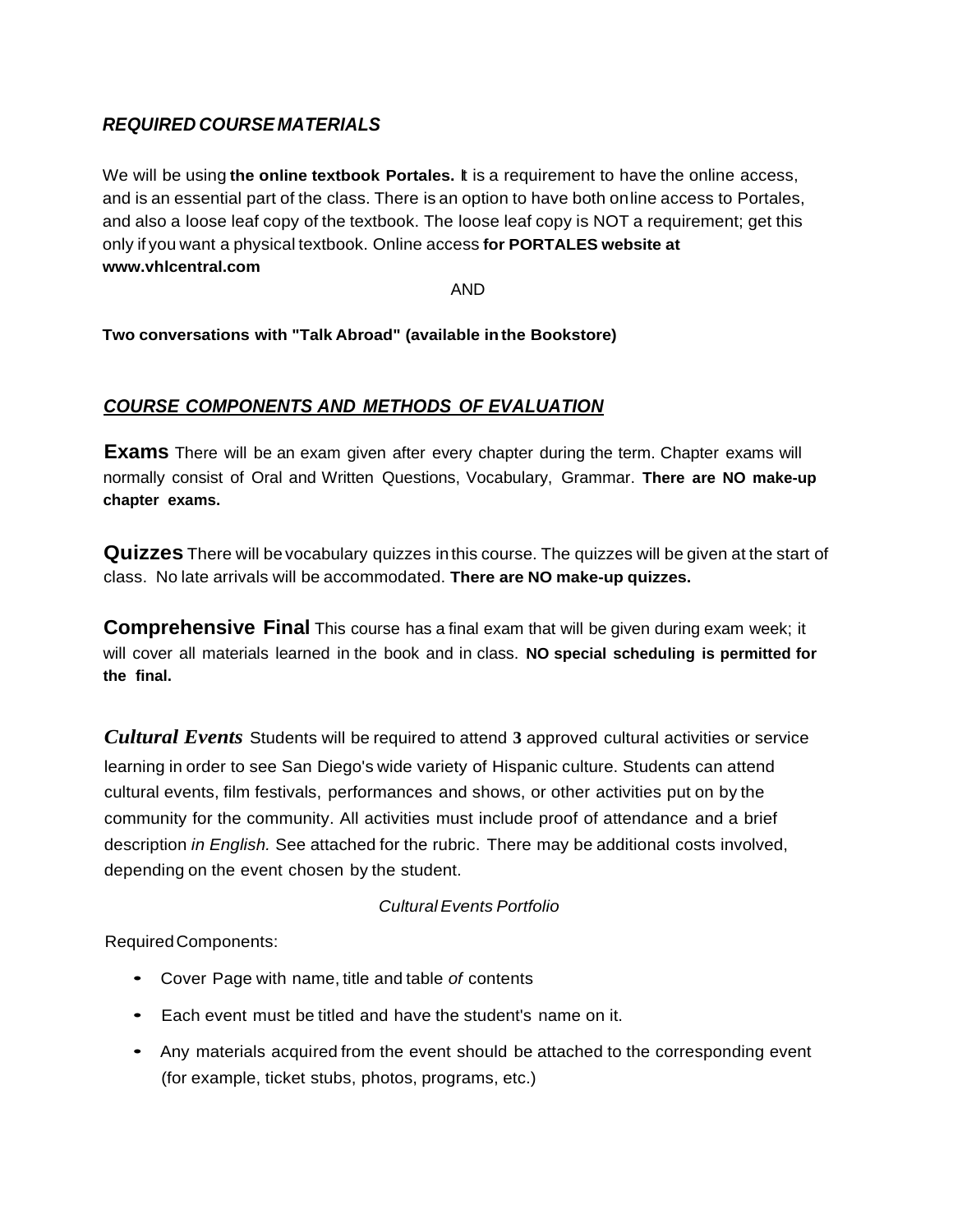• Final Reflection: Based on your experiences with cultural events.

For example: Spanish 101section 2

Los eventos culturales

Student's name

- 1.) Movie
- 2.) El Dia de los Muertos
- 3.) La Iglesia
- 4.) Concierto
- 5.) Final Reflection

### **Online Homework**

Register for the online portion of the course right away, as there are assignments for almost every class meeting. With the new pedagogy the student is expected to learn the material before coming to class. Therefore it is imperative that the student keep up to date, using the website'sAssignment Calendar.

# **ASSESSMENTANDG RADING**

| Evaluation:                 | Value:     | Grade scale:        |
|-----------------------------|------------|---------------------|
| 1. Chapter Exams            | 40%        | $93\% - 100\% = A$  |
|                             |            | $92\% - 90\% = A$   |
| 2. Quizzes                  | $10\%$     | $87\% - 89\% = B +$ |
|                             |            | $83\% - 86\% = B$   |
| 3. Final Exam               | 10%        | $80\% - 82\% = B$   |
|                             |            | $77\% - 79\% = C +$ |
| 4. Online Homework/Talk     | <b>25%</b> | $73\% - 76\% = C$   |
| Abroad                      |            | $70\% - 72\% = C$   |
|                             |            | $67\% - 69\% = D +$ |
| 5. Cultural Activities      | 05%        | $63\% - 66\% = D$   |
|                             |            | $60\% - 62\% = D$   |
| 6. Attendance/Participation | 10%        | $0\% - 59\% = F$    |
|                             |            |                     |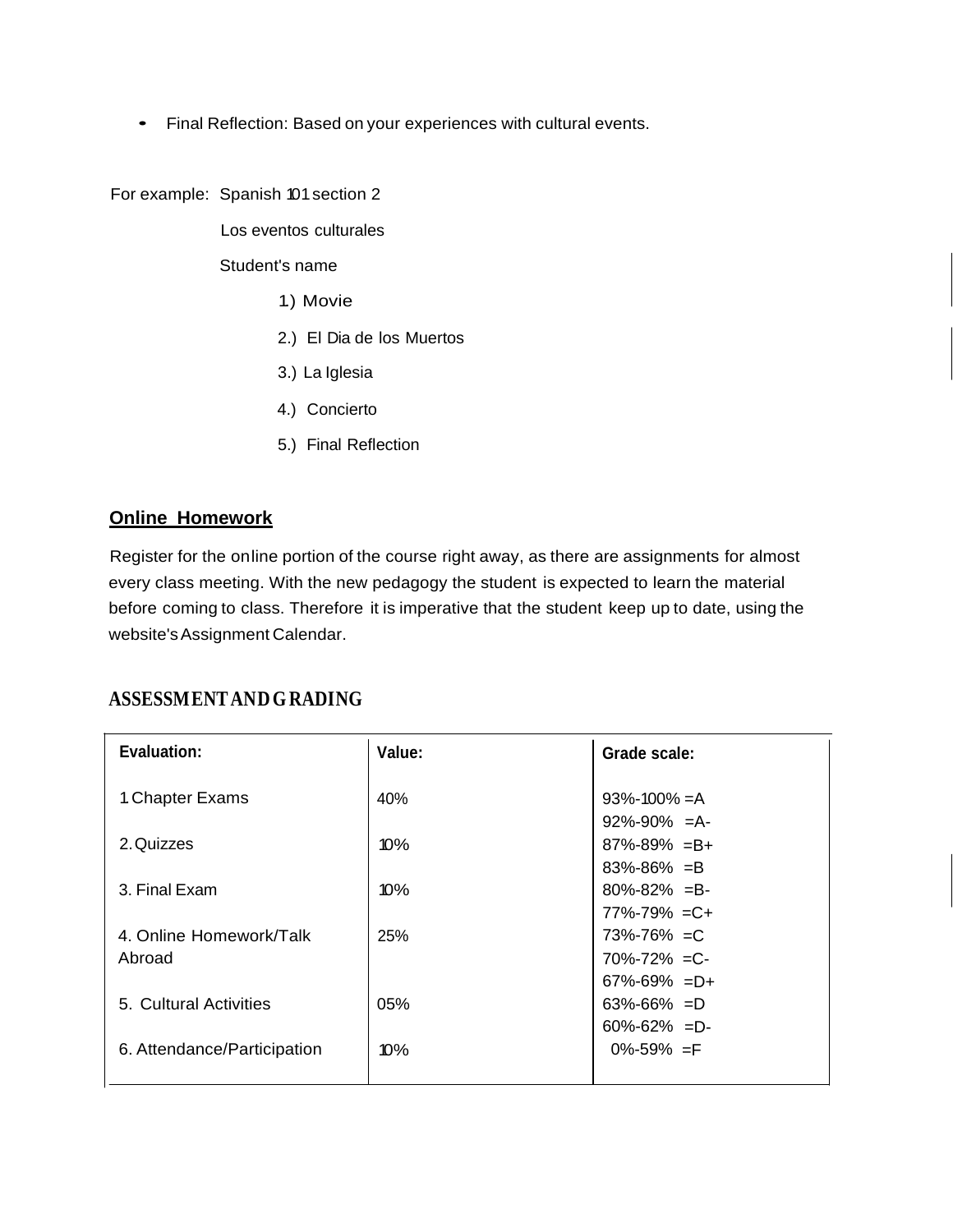## **Attendance Policy**

Academic creditfor a course requires regular class attendance. Attendance means being present in class for the entire scheduled class meeting,notjust some part of it. Inthe event of absence for any reason, you are responsible for any information or class content missed. If you are absent from a significant portion of the course or ifyou are frequently late for class sessions, even due to extenuating circumstances, thismay result ina lowergrade or even a failing grade forthe course. Ifnecessary, you may be absent two days duringthe semester without your grade beingaffected. However, you will lose **1%** of your total grade per absence thereafter. If the student is absent more than 10 percent of class meetings (6 unexcused absences), the faculty member can file a written report which may result in de-enrollment. If the absences exceed 20 percent, or 12 unexcused absences, AT ANY TIME DURING THE SEMESTER, the student **does not** meet the course requirements, and will receive an F as a final grade in the course,

## > *unless you are representing the university oft-campus in an official capacit y.*

You must provide your instructor with a schedule of away games or other appropriate documentation, and it is recommended that you discuss all impending absences with your instructor and keep him or her aware of your upcoming scheduled trips.

## *> unless your instructor receives notification from your academic dean.* If you

are hospitalized due to an injury or a severe or longer-term medical condition or suffer from a debilitating chronic condition that means you will miss a graded assignment, contact your **academic** dean and ask him or her to notify your instructor. (The notification does not need to include any details about the nature of the condition.) If you experience a personal or family emergency that requires you to leave town, please contact your dean. He or she should notify your instructor that you will not be able to meet your academic obligations for a short period of time.

*Absences are counted from the first official meeting of the class regardless of the date of the student's enrollment. See Academic Policies in the Undergraduate Academic Catalog.*

### **INCOMPLETESAND LATEASSIGNMENTS**

All assignments are to be submitted/turned in by the beginning of the class session when they are due-including assignments on the PORTALES website. Late assignments will not be accepted. Course lncompletes will only be assigned in extremely unusual circumstances.

### **FINAL EXAMINATION POLICY**

Successful completion of this class requires taking the final examination **on itsscheduled day.** The final examination schedule is posted on the Class Schedules site.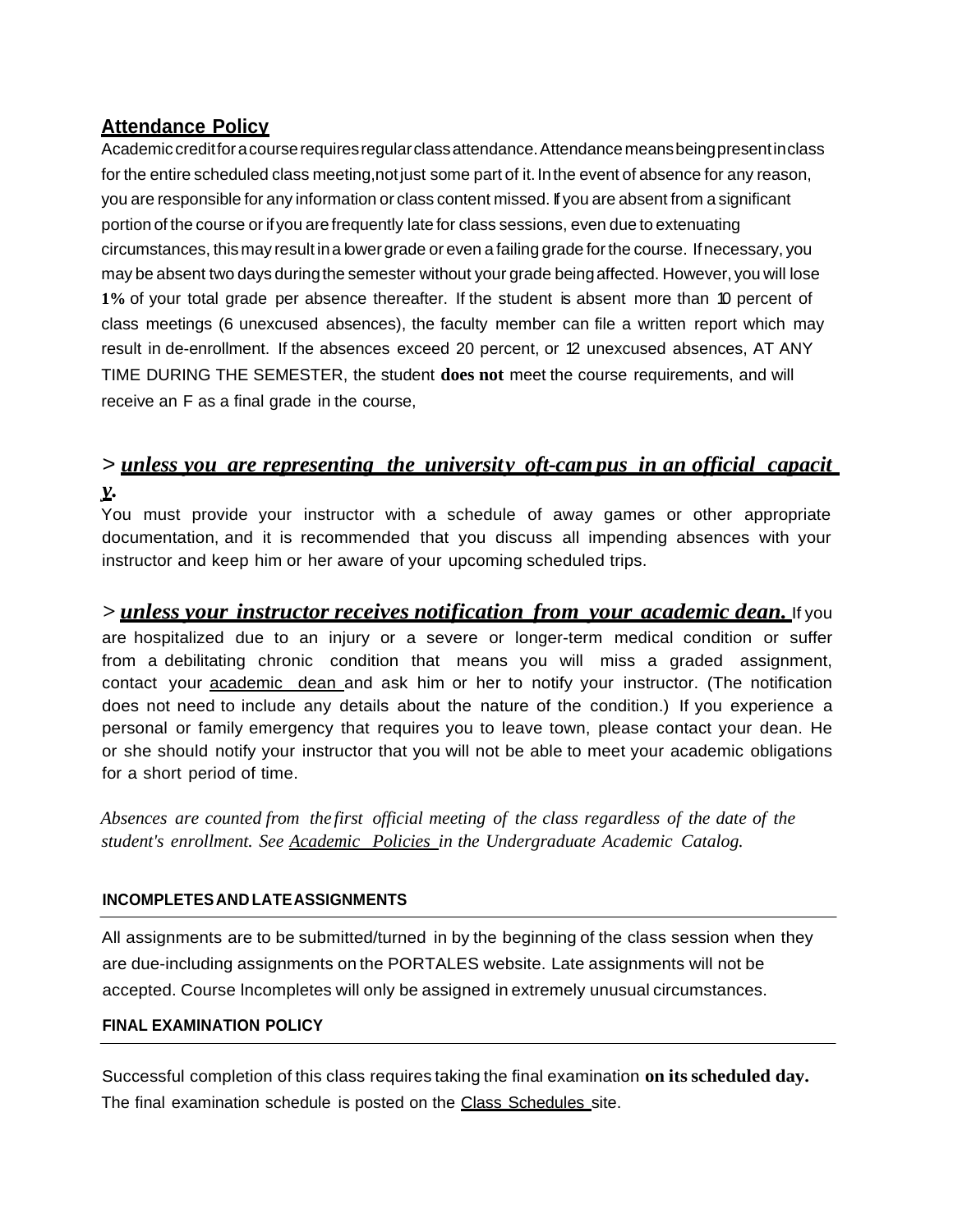## **Electronic Devices**

Unless otherwise permitted for use during specific class sessions, turn all electronic devices **off** before class and putthem away. **Cellphonesorlaptops mayonlybeusedforrelevantin-class activities.** If I see you texting or using your phone other than to use a Spanish dictionary or other relevant source, it is unlikely that Iwill interrupt class to reprimand you. Iwill mark you absent for that day, which will affect your grade.

## **PLNU COPYRIGHT POLICY**

Point Loma Nazarene University, as a non-profit educational institution, is entitled by law to use materials protected by the US Copyright Act for classroom education. Any use of those materials outside the class may violate the law.

### **PLNUACADEMIC HONESTYPOLICY**

Students should demonstrate academic honesty by doing original work and by giving appropriate credit to the ideas of others. Academic dishonesty is the act of presenting information, ideas, and/or concepts as one's own when in reality they are the results of another person's creativity and effort. A faculty member who believes a situation involving academic dishonesty has been detected may assign a failing grade for that assignment or examination, or, depending on the seriousness of the offense, for the course. Faculty should follow and students may appeal using the procedure in the university Catalog. See Academic Policies for definitions of kinds of academic dishonesty and for further policy information.

### **PLNU ACADEMIC ACCOMMODATIONS POLICY**

If you have a diagnosed disability, please contact PLNU's Disability Resource Center (DRC) within the first two weeks of class to demonstrate need and to register for accommodation by phone at 619-849-2486 or by e-mail at [DRC@pointloma.edu.](mailto:DRC@pointloma.edu) See Disability Resource Center for additional information.